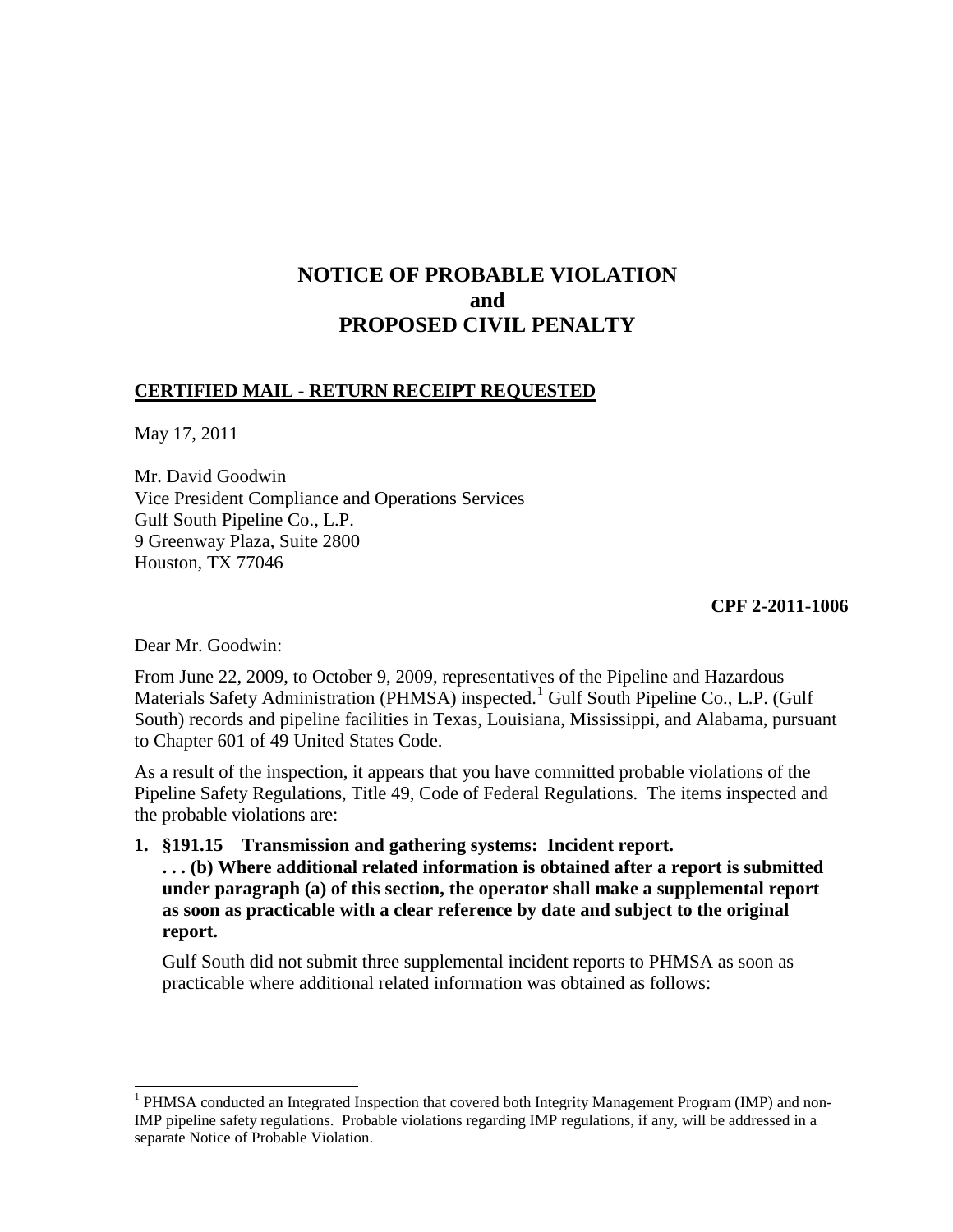- − Incident report 20050074 dated July 15, 2005, involved a June 18, 2005, compressor failure on Unit #2 at the Carthage Compressor Station. Although a root cause analysis of the incident was completed on September 15, 2005, Gulf South did not submit a supplemental report to PHMSA indicating the cause until June 24, 2009; 3 years and 9 months after the root cause analysis was completed.
- − Incident report 20060034 dated March 3, 2006, involved a February 8, 2006, failure at the Carthage Junction Compressor Station. The preliminary investigation completed on February 10, 2006, revealed that the number two flange on the discharge bottle had not achieved the proper seal and the gasket failed. Two technicians had replaced the discharge bottle with a new pulsation bottle. Gulf South did not submit a supplemental report to PHMSA indicating the cause of the incident until June 24, 2009; 3 years and 4 months after the preliminary investigation was completed.
- − Incident report 20070026 dated March 5, 2007, involved a February 3, 2007, wrinkle bend failure. Although Gulf South received the metallurgical analysis on March 6, 2007, indicating the cause of the incident was a crack in a wrinkle bend caused by fatigue, Gulf South did not submit a supplemental report to PHMSA until June 24, 2009; 2 years and 3 months after the information was received by Gulf South.

# **2. §192.167 Compressor stations: Emergency shutdown.**

**(a) Except for unattended field compressor stations of 1,000 horsepower (746 kilowatts) or less, each compressor station must have an emergency shutdown system that meets the following:**

- **. . . (4) It must be operable from at least two locations, each of which is:**
- **(i) Outside the gas area of the station;**
- **(ii) Near the exit gates, if the station is fenced, or near emergency exits, if not fenced; and**
- **(iii) Not more than 500 feet (153 meters) from the limits of the station.**

Although Gulf South had an Emergency Shutdown (ESD) system at the Tallulah Compressor Station (Tallulah) that was operable from several locations, Tallulah's ESD system was not operable from near the exit gates. Tallulah was a fenced station and had two exit gates located at the limits of the station, each of which did not have an ESD system initiation device.

# **3. §192.463 External corrosion control: Cathodic protection.**

**(a) Each cathodic protection system required by this subpart must provide a level of cathodic protection that complies with one or more of the applicable criteria contained in appendix D of this part. If none of these criteria is applicable, the cathodic protection system must provide a level of cathodic protection at least equal to that provided by compliance with one or more of these criteria.**

Gulf South did not comply with one or more of the applicable external corrosion control criteria contained in Appendix D of Part 192; and, at the time of the PHMSA inspection, Gulf South made no assertion that these criteria were not applicable to its pipeline system or that its cathodic protection system provided a level of cathodic protection at least equal to that provided by compliance with one or more of these criteria.

Gulf South performed annual cathodic protection surveys in 2007, 2008, and 2009 in the Jackson, MS area. PHMSA's review of the annual survey cathodic protection records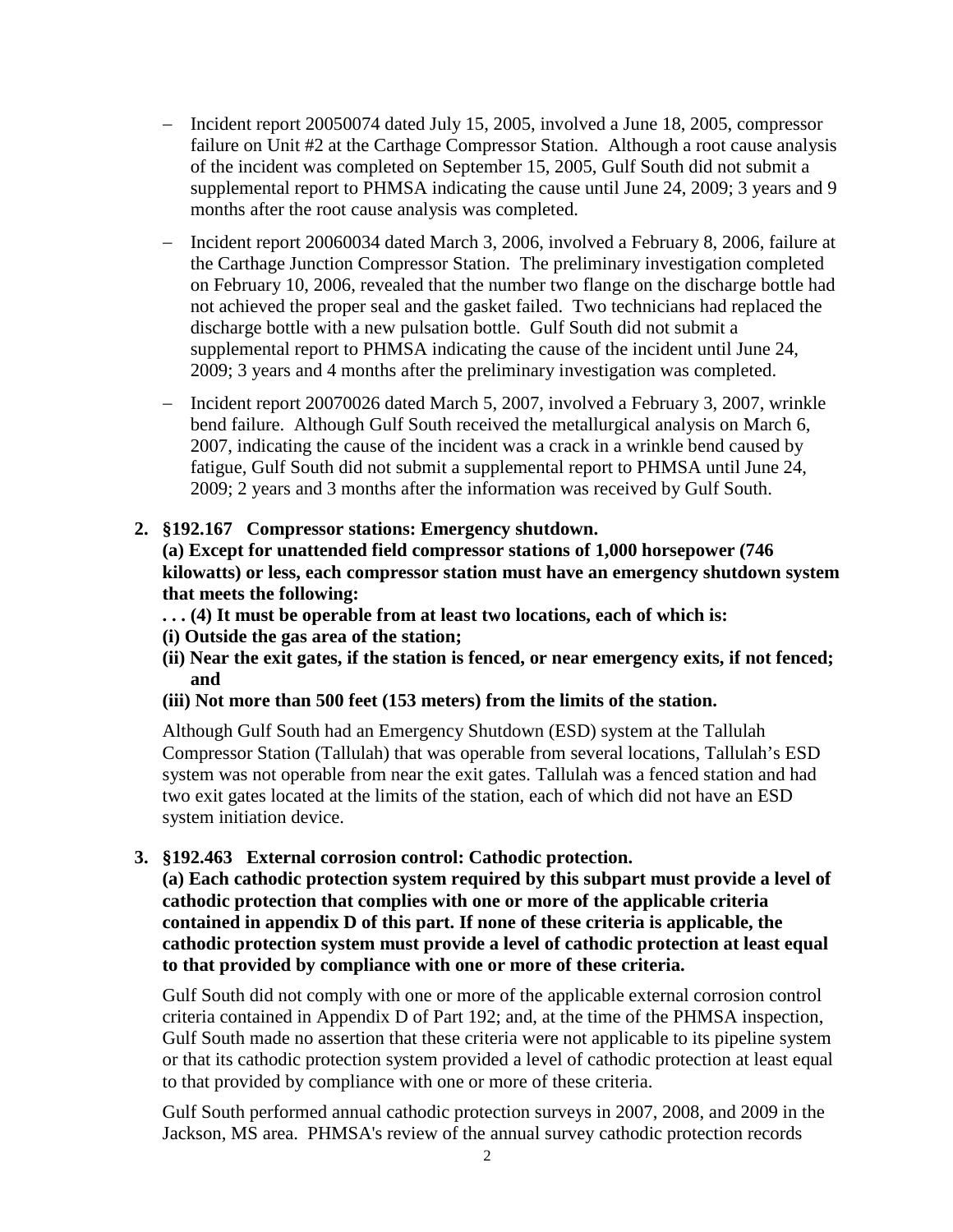showed numerous pipe-to-soil readings ranging from -0.850v to -0.900v. While these readings were deemed acceptable by Gulf South using the designated criterion of -0.850v, Gulf South provided no explanation as to how it considered IR drop with regards to these readings as required by Appendix D of Part 192.

# **4. §192.475 Internal corrosion control: General.**

**. . . (b) Whenever any pipe is removed from a pipeline for any reason, the internal surface must be inspected for evidence of corrosion. If internal corrosion is found -**

**(1) The adjacent pipe must be investigated to determine the extent of internal corrosion;**

**(2) Replacement must be made to the extent required by the applicable paragraphs of §§192.485, 192.487, or 192.489; and**

# **(3) Steps must be taken to minimize the internal corrosion.**

Gulf South did not inspect pipe it removed from its pipeline during hot tapping for evidence of internal corrosion. Work Order No. 23660726 dated February 20, 2009, in the Bistineau-Clarence area did not indicate that a removed coupon from the 8-inch Tristate Tap was examined for the presence of internal corrosion. Moreover, Gulf South's procedures did not specifically require Gulf South to examine removed pipe coupons for evidence of internal corrosion.<sup>[2](#page-2-0)</sup>

# **5. §192.491 Corrosion control records.**

**. . . (c) Each operator shall maintain a record of each test, survey, or inspection required by this subpart in sufficient detail to demonstrate the adequacy of corrosion control measures or that a corrosive condition does not exist. These records must be retained for at least 5 years, except that records related to §§192.465(a) and (e) and 192.475(b) must be retained for as long as the pipeline remains in service.** 

- − Gulf South did not maintain records of buried pipeline inspections in the Longview area in sufficient detail to demonstrate the adequacy of its corrosion control measures. The following records did not describe the external corrosion discovered by the operator on the pipe in sufficient detail (depth, type, appearance, extent) to assure that the remedial actions taken by the operator were adequate to address the corrosion as required by the remedial measures in §192.483 through §192.489.
	- − Bellhole Inspection Work Order No. 23702695 (06/17/09)
	- − *Buried Pipeline Inspection Form* Work Order Nos. 23479813 (05/18/06) and 23479812 (05/24/06).
- − Gulf South did not maintain records in sufficient detail to demonstrate that it adequately checked "*each interference bond whose failure would jeopardize structure protection"* for *"proper performance"* as required by §192.465(c). Gulf South's interference bond records in the Sterlington area indicated significant electrical current through several bonds that were labeled "*From us."* Yet, Gulf South's records did not indicate that these bonds had been identified as needing to be investigated further to determine if they were bonds "*whose failure would jeopardize structure protection"* based on the electrical current and current direction shown in the records.

<span id="page-2-0"></span><sup>&</sup>lt;sup>2</sup> PHMSA issued a Notice of Amendment (CPF 2-2010-1011M) to Gulf South on November 23, 2010, addressing this and other procedural inadequacies.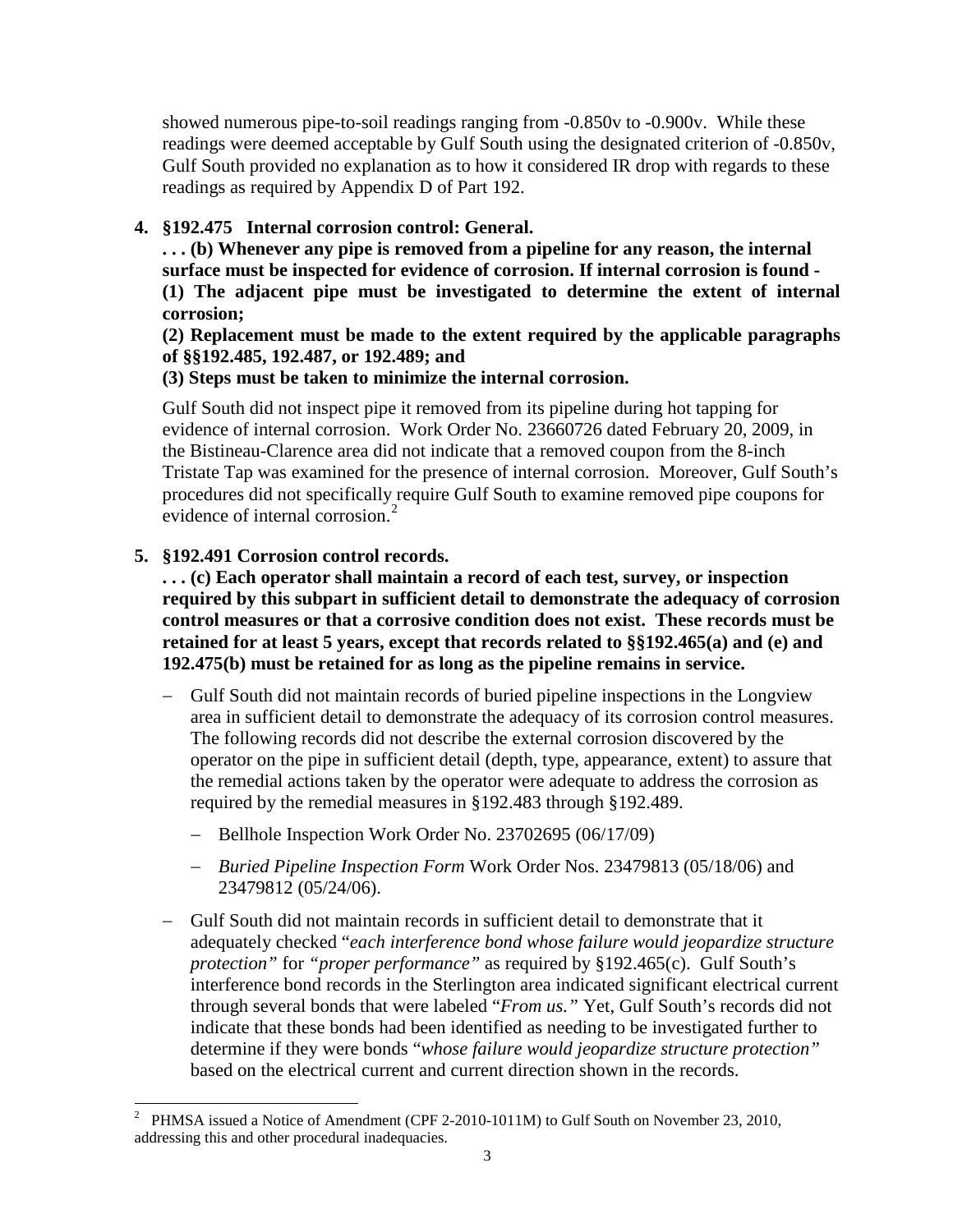- − Gulf South did not maintain records in sufficient detail to demonstrate that it took prompt remedial action to correct deficiencies indicated by the external corrosion control monitoring required by §192.465(d).
	- − Gulf South's rectifier #4438 located at Locker Plant Road on the Index 250 Sterlington to Serepta pipeline was out of service for at least 16 months between November 6, 2007, and March 6, 2009. Although records indicated that three follow-up work orders were issued during this time period to investigate the problem, Gulf South presented no documentation to justify the extended time to remedy the problem. Also, information on the follow-up work orders conflicted with the documentation on the bi-monthly rectifier reports. During the PHMSA inspection, the Gulf South technician stated that the reason for the initial rectifier outage was a tree falling on the power drop and that the power company would not restore service at the site until a new Kinder Morgan pipeline was laid through the area. This explanation was not in Gulf South's records.
	- − Gulf South did not provide accurate and complete records when taking action to remedy an unacceptable pipe-to-soil cathodic protection reading taken on May 18, 2006, at MP 94.400 on the Index 301 pipeline. Remedial work order records provided to the PHMSA inspection team were confusing and lead them to question the validity of the data. Different "remediated" pipe to soil readings were indicated for the apparent same reading (i.e. -0.504mv, vs. -5.040mv, vs. 5.04mv). Also, descriptions of work performed by Gulf South personnel appear to have been documented on the wrong work orders.

#### **6. §192.603 General provisions.**

# **. . . (b) Each operator shall keep records necessary to administer the procedures established under §192.605.**

Gulf South did not keep adequate records necessary to administer the procedures in its written operations and maintenance (O&M) manual as required by §192.605 as follows:

- Records relating to the application of protective underground pipe coatings as required by §192.461:
	- − No record of the replaced pipe coating or the tie-in joint coating was found for the leak repair pipe replacement at MP 77.4 on the Index 381, 18-inch, pipeline on February 3, 2007 (Work Order 23479146).
	- − No record was found of the coating applied on a new cad-weld that was installed on November 11, 2008, on Index 818 at MP 31.288 (Work Order 23660793). The cad-weld was remotely installed (from ground surface) by a contractor.
	- − Gulf South's Jackson, MS, area records did not adequately document that the coating used on pipe repairs met the requirements for external corrosion control protective coatings. That is, bell-hole inspection reports for work orders 23451103, 23451099, 23470476, and 23451102 each exhibited one or more of the following documentation deficiencies: hand-applied FBE when 2-part epoxy was used, no surface preparation, and/or no field joint coating relating to pipe replacement.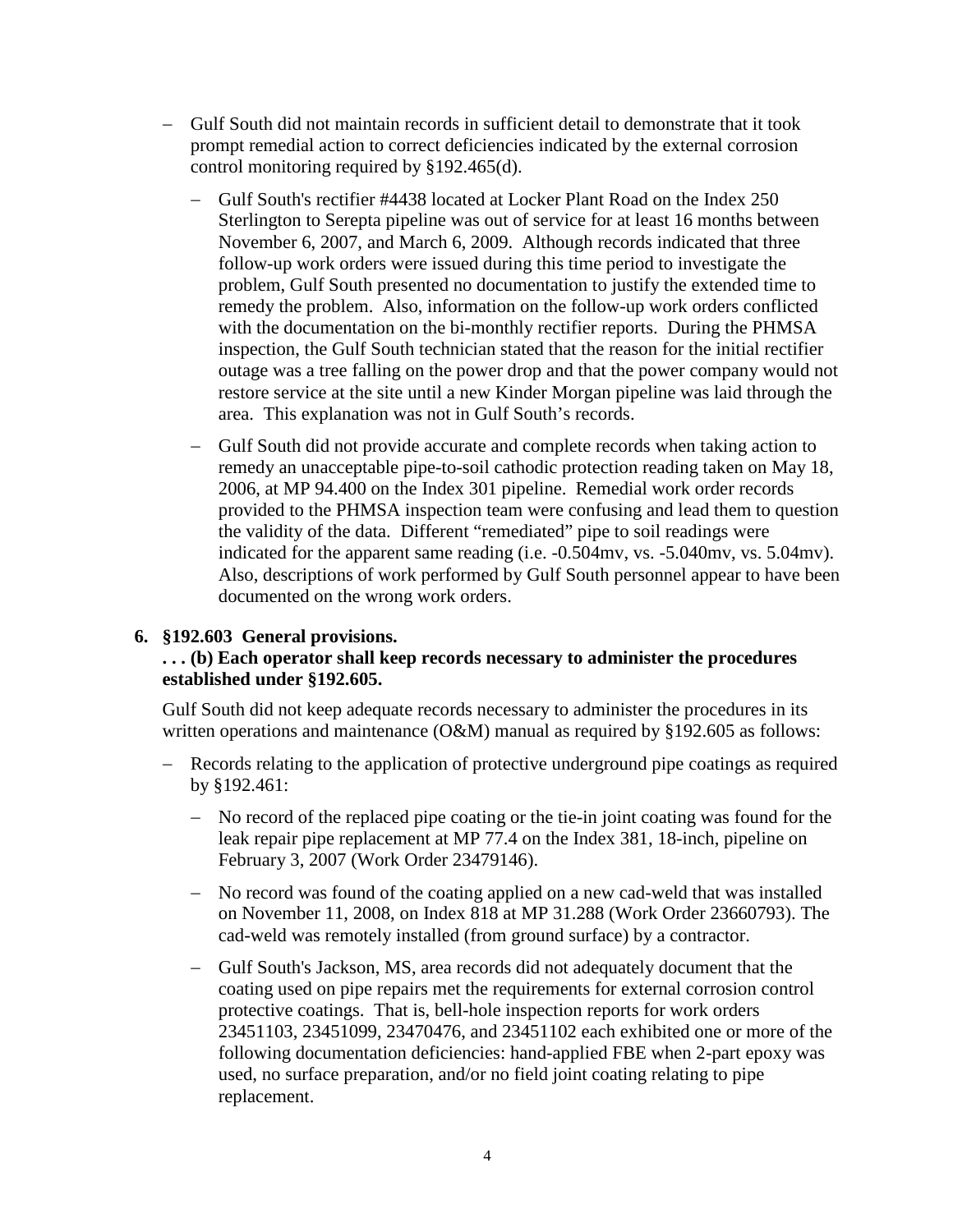- − Records relating to the determination of the strength of pipe based on actual remaining wall thickness as required by **§**192.485(c):
	- − Gulf South recorded, on maintenance reports, an incorrect safe pressure (*strength of pipe based on remaining wall thickness*) of 447 psig relating to external corrosion found at MP 2.056 on the Index 129 pipeline. Both the *Buried Pipeline Inspection Form* and the work order system-generated (Maximo system) bellhole inspection *Work Order Details Report* (Work Order #23528620) indicated a safe pressure of 447 psig. That is, the *Buried Pipeline Inspection Form* showed a calculated safe pressure of 960 psig scratched through, and a value of 447 psig entered in its place. Gulf South did not recognize that this recorded safe pressure was 333 psig lower than the established MAOP of 780 psig, and improperly entered it into its Maximo system. Because the scratch-through on the *Buried Pipeline Inspection Form* was not initialed, Gulf South could not identify who made the change, and did not provide a reason for the change. During the PHMSA inspection on July 29, 2009, Gulf South re-calculated the correct maximum safe pressure to be 936 psig using ASME/ANSI B31G. This pressure was 156 psig above the pipeline MAOP of 780 psig.
- Records relating to the training of gas control personnel for emergency response per § 192.615(b)(2):
	- − Gulf South did not provide records showing that its gas control personnel were adequately trained. PHMSA inspectors reviewed Gulf South's Event Notification Report records, but the PHMSA inspection team could not determine if Gulf South's gas control personnel were adequately trained for emergency response. Gulf South personnel stated during the inspection that they intended to start the documentation of gas controller training for emergency response purposes.
- Records relating to the review of gas control personnel activities to determine whether emergency procedures were effectively followed per §192.615(b)(3):
	- − Gulf South did not provide any records that demonstrated that a review of its gas controllers' activities was conducted after each emergency to determine whether the procedures were effectively followed. Gulf South personnel indicated this had been done on a verbal basis in the past, and stated their intent to enhance the documentation of these processes.
- **7. §192.612 Underwater inspection and reburial of pipelines in the Gulf of Mexico and its inlets.**

**. . . (c) If an operator discovers that its pipeline is an exposed underwater pipeline or poses a hazard to navigation, the operator shall –**

**. . . (3) Within 6 months after discovery, or not later than November 1 of the following year if the 6 month period is later than November 1 of the year of discovery, bury the pipeline so that the top of the pipe is 36 inches (914 millimeters) below the underwater natural bottom (as determined by recognized and generally accepted practices) for normal excavation or 18 inches (457 millimeters) for rock excavation.**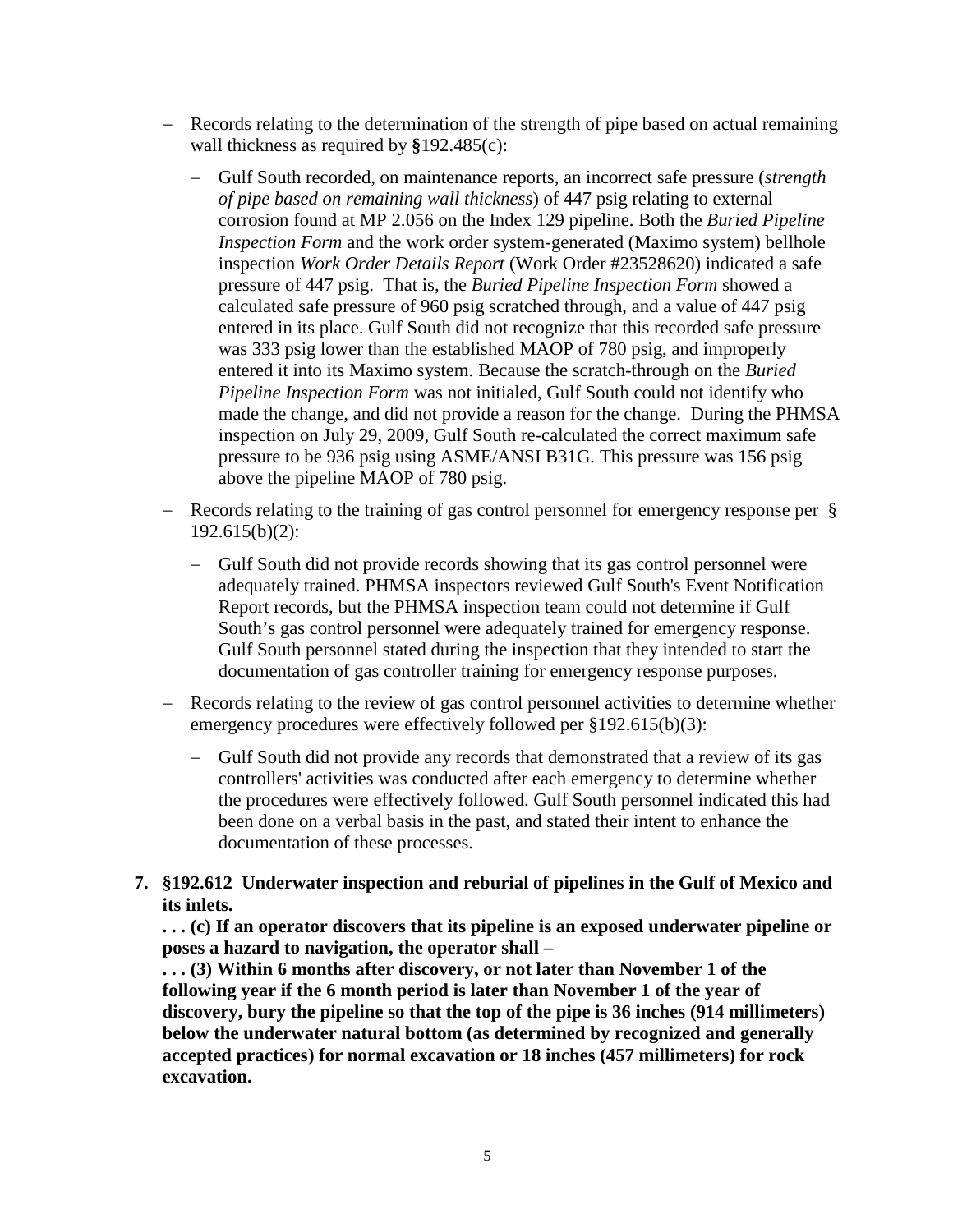**. . . (ii) If an operator cannot obtain required state or Federal permits in time to comply with this section, it must notify OPS; specify whether the required permit is state or Federal; and, justify the delay.**

Gulf South did not notify PHMSA of a delay caused by the time required to obtain a permit from the state of Louisiana for reburial of its 8-inch Quarantine Bay pipeline.

Gulf South notified the National Response Center on March 8, 2007, of a hazard to navigation for the 8-inch underwater pipeline in Quarantine Bay due to discovery of a lack of cover over the pipeline. Section 192.612 required Gulf South to rebury the pipeline no later than September 8, 2007, unless it could not obtain a required state or Federal permit in time to comply with the reburial deadline. In which case, the regulation required the operator to notify PHMSA. The reburial of the pipeline was delayed due to the time required to obtain permits from the Louisiana Department of Wildlife and Fisheries (LDWF). Gulf South did not provide any records or other documentation during the PHMSA inspection to show that it had notified PHMSA of a reburial delay for the 8-inch Quarantine Bay pipeline.

Gulf South was aware of the notification requirement. On July 6, 2007, Gulf South notified PHMSA by email of a similarly-caused reburial delay for a nearby 16-inch Quarantine Bay pipeline and requested an extension to complete that reburial. However, Gulf South did not provide any records or other documentation during the PHMSA inspection to show that it had notified PHMSA of a reburial delay for the 8-inch Quarantine Bay pipeline. The 8-inch pipeline tapped off of the 16-inch pipeline and each pipeline was in a separate right-of-way.

#### **8. § 192.709 Transmission lines: Record keeping.**

**Each operator shall maintain the following records for transmission lines for the periods specified:**

**(a) The date, location, and description of each repair made to pipe (including pipeto-pipe connections) must be retained for as long as the pipe remains in service.**

Gulf South did not adequately maintain records of the description of each repair made to pipe. Gulf South did not correctly and completely transfer pipeline repair data relating to a repair it made to the Index 301-4-2 at MP 30.63 into its automated work-order system (Maximo system).

A *Buried Pipeline Inspection* (Work Order #23617868) indicated Gulf South repaired an external corrosion pit leak by installing a band clamp on January 9, 2007. The band clamp repair was not documented on the Maximo system form (*Work Order Details Report WO #23617868 Buried Pipe ½ mile East of Penn Mill Rd*), which improperly conveyed that only a "recoat" was conducted. Also, the Index Number on the Maximo system work order (Index 301-04-02-04-00-00) was incorrect.

# **9. §192.709 Transmission lines: Record keeping.**

**. . . (c) A record of each patrol, survey, inspection, and test required by subparts L and M of this part must be retained for at least 5 years or until the next patrol, survey, inspection, or test is completed, whichever is longer.**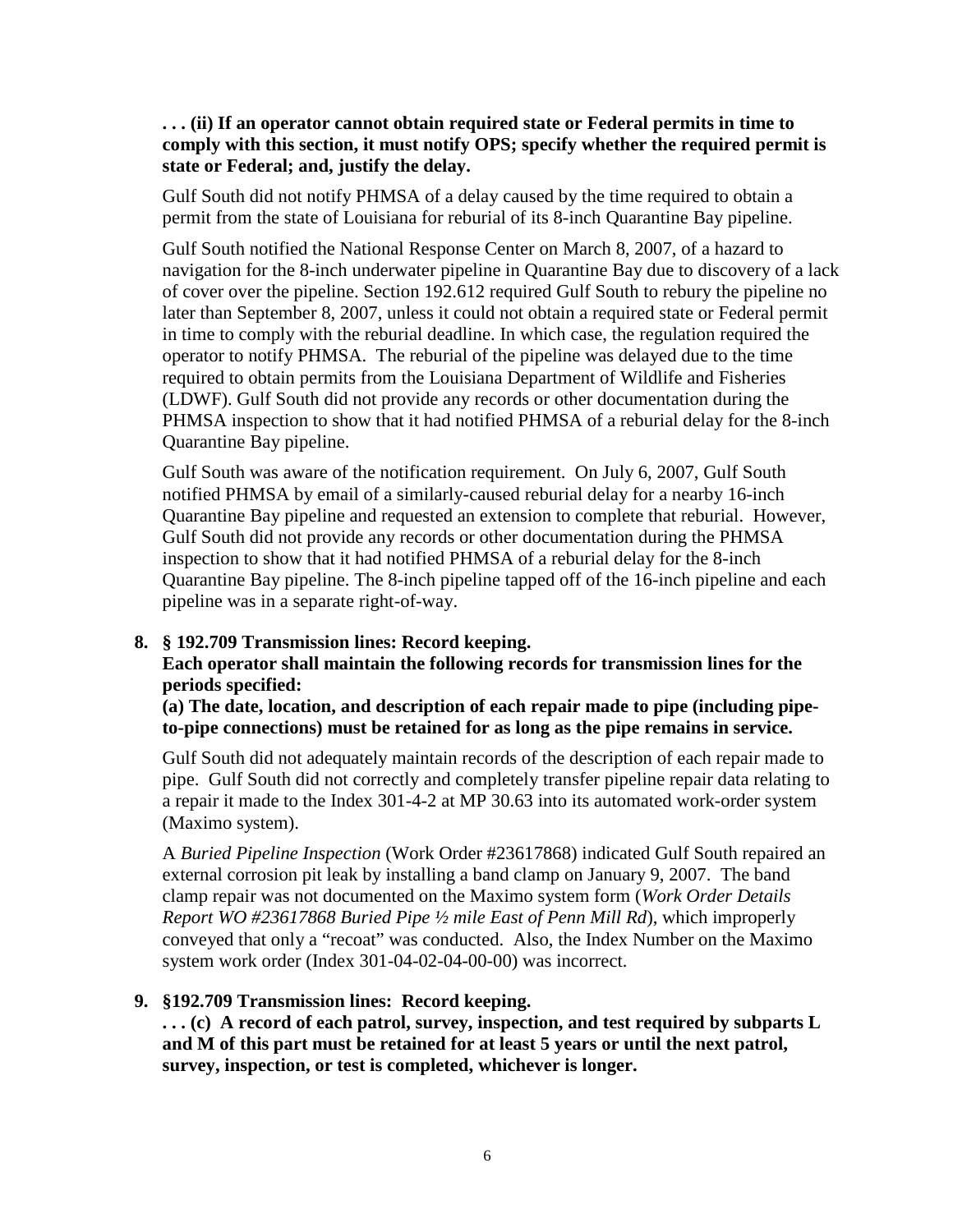- − Gulf South did not adequately document the inspection and testing of relief devices (as required by §192.731) at the Longview #1 Compressor Station, the Carthage Junction Compressor Station, the Montpelier Compressor Station, and the Destin Compressor Station as follows:
	- − Longview #1 Compressor Station: The maintenance records in the Maximo system for calendar years 2006-2008 for two compressor unit discharge relief valves (units nos. 2 and 3) reflect a set-point of 1250 psig and a capacity of 347.28 MCFH for each valve. The capacity at the 1250 psig set-point, however, was determined by the operator during the PHMSA inspection to be 412.08 MCFH, not 347.28 MCFH. Gulf South searched its records and found that the relief valve setpoints had been changed on March 24, 2004, from 1250 psig to 1050 psig, which explains the discrepancy. However, Gulf South did not record the correct setpoints and corresponding capacities in the Maximo system records.
	- − Carthage Junction Compressor Station: The unit no. 1 relief valve maintenance records in the Maximo system for calendar year 2007 incorrectly indicated the downstream MAOP as 500 psig. The correct MAOP was 875 psig. This error could have been in the Maximo system for several years without being corrected.
	- − Montpelier Compressor Station: Gulf South did not document that each remote control shutdown device was inspected and tested for functionality during the February 12, 2009, emergency shutdown (ESD) system test. Only one ESD initiation device function was recorded, although all four were actually inspected during the test per the Area Business Leader (ABL), Steve Copeland.
	- − Destin Compressor Station: The performance of each remote control shutdown device (e.g. functionality of ESD-operated individual blow down valves, isolation valves, electrical cut off switch, etc.) was not documented for the ESD test performed on May 5, 2009.
- Gulf South did not adequately document performance tests (required by  $\S 192.736(c)$ ) of the gas detection system at Montpelier Compressor Station. That is, Gulf South failed to document the results of the gas detection and alarm performance tests at the corresponding percent of lower explosive limit (LEL) and the activation of station shutdown at the corresponding percent of LEL. While the 2008 annual maintenance of the gas detection and alarm systems was documented on form PS5576 (rev. 11/23/94), this form lacked an area to document the performance testing of the gas detectors. Moreover, during the inspection Gulf South provided a revised form PS5576 (effective date 6/10/2009) for testing gas detection and alarm systems. The new form PS5576 was very similar to the previous form but appeared in a different format. The new form did not include an area to document the performance testing of the gas detection; i.e. the percent LEL at activation of the audible alarm and strobe lights and the percent LEL at shutdown. Inadequate performance records were similarly observed by PHMSA inspectors at Clarence Compressor Station.
- − Gulf South incorrectly documented the pressure limiting station inspection and testing required by §192.739. The Maximo maintenance record indicated that the June 30, 2009, upstream MAOP for the Driscol Mountain station's regulator (equipment no. 276504) was 1440 psig. The correct upstream MAOP was 936 psig.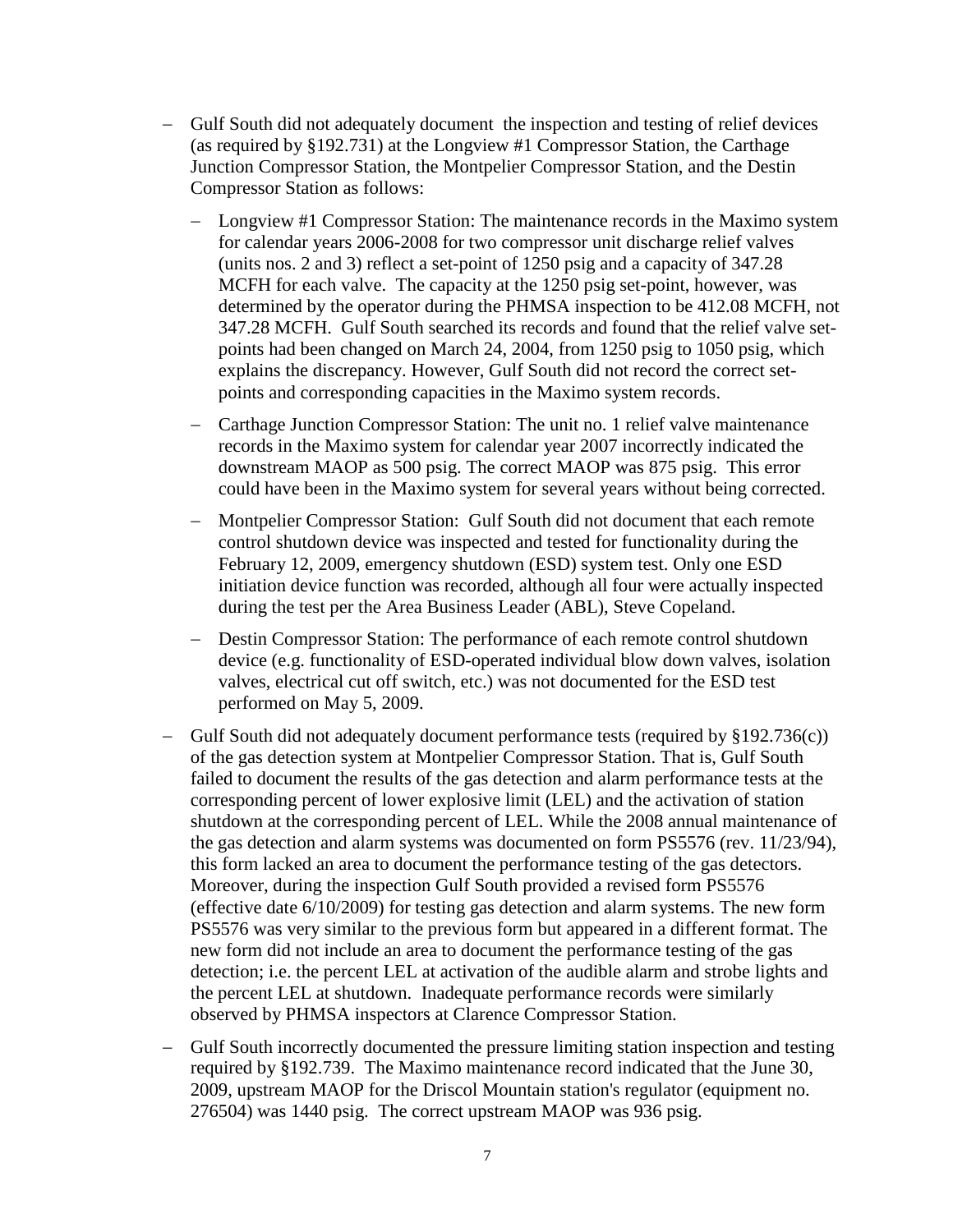#### **10. §192.805 Qualification Program**

**Each operator shall have and follow a written qualification program. The program shall include provisions to:**

#### **. . . (b) Ensure through evaluation that individuals performing covered tasks are qualified**

Gulf South did not follow its written Operator Qualification (OQ) program to ensure that certain individuals performing covered tasks (CTs) were qualified through evaluation. Qualification and inspection/test records indicated that individuals independently performed covered task numbers 714OPO and 709OP on the pipeline system (as summarized below) without being re-qualified per Gulf South's OQ program.

|                                                                      | CT    | <b>CTs Performed</b>      |               |               |  |
|----------------------------------------------------------------------|-------|---------------------------|---------------|---------------|--|
| <b>Individual</b>                                                    |       | Number of<br><b>Times</b> | <b>Period</b> | Area          |  |
| <b>TD</b>                                                            | 709OP | 4                         | 9 days        | Westlake      |  |
|                                                                      | 714OP | 45                        | 11 mo.,       |               |  |
|                                                                      |       |                           | 14 days       |               |  |
| KH                                                                   | 709OP | 9                         | 2 mo.,        | Bist/Clarence |  |
|                                                                      |       |                           | 19 days       |               |  |
| <b>Period</b> - time between first and last CT performed, inclusive. |       |                           |               |               |  |
| Covered Task 709OP: Inspecting and Testing of Relief Devices         |       |                           |               |               |  |
| Covered Task 714OP: Inspect and Maintain Pressure Limiting and       |       |                           |               |               |  |
| <b>Regulating Devices</b>                                            |       |                           |               |               |  |

# **11. §192.805 Qualification program.**

**Each operator shall have and follow a written qualification program. The program shall include provisions to:**

**. . . (i) After December 16, 2004, notify the Administrator or a state agency participating under 49 U.S.C. Chapter 601 if the operator significantly modifies the program after the Administrator or state agency has verified that it complies with this section.**

Gulf South did not notify the Administrator that it had significantly modified its written Operator Qualification (OQ) program.

Gulf South did not notify PHMSA of the merging of the Texas Gas and Gulf South OQ plans into a common Boardwalk OQ plan, which was effective on March 3, 2008. PHMSA previously inspected Gulf South's OQ plan in 2004.

#### Proposed Civil Penalty

Under 49 United States Code, § 60122, you are subject to a civil penalty not to exceed \$100,000 for each violation for each day the violation persists up to a maximum of \$1,000,000 for any related series of violations. The Compliance Officer has reviewed the circumstances and supporting documentation involved in the above probable violations and has recommended that you be preliminarily assessed a civil penalty of \$77,300 as follows: